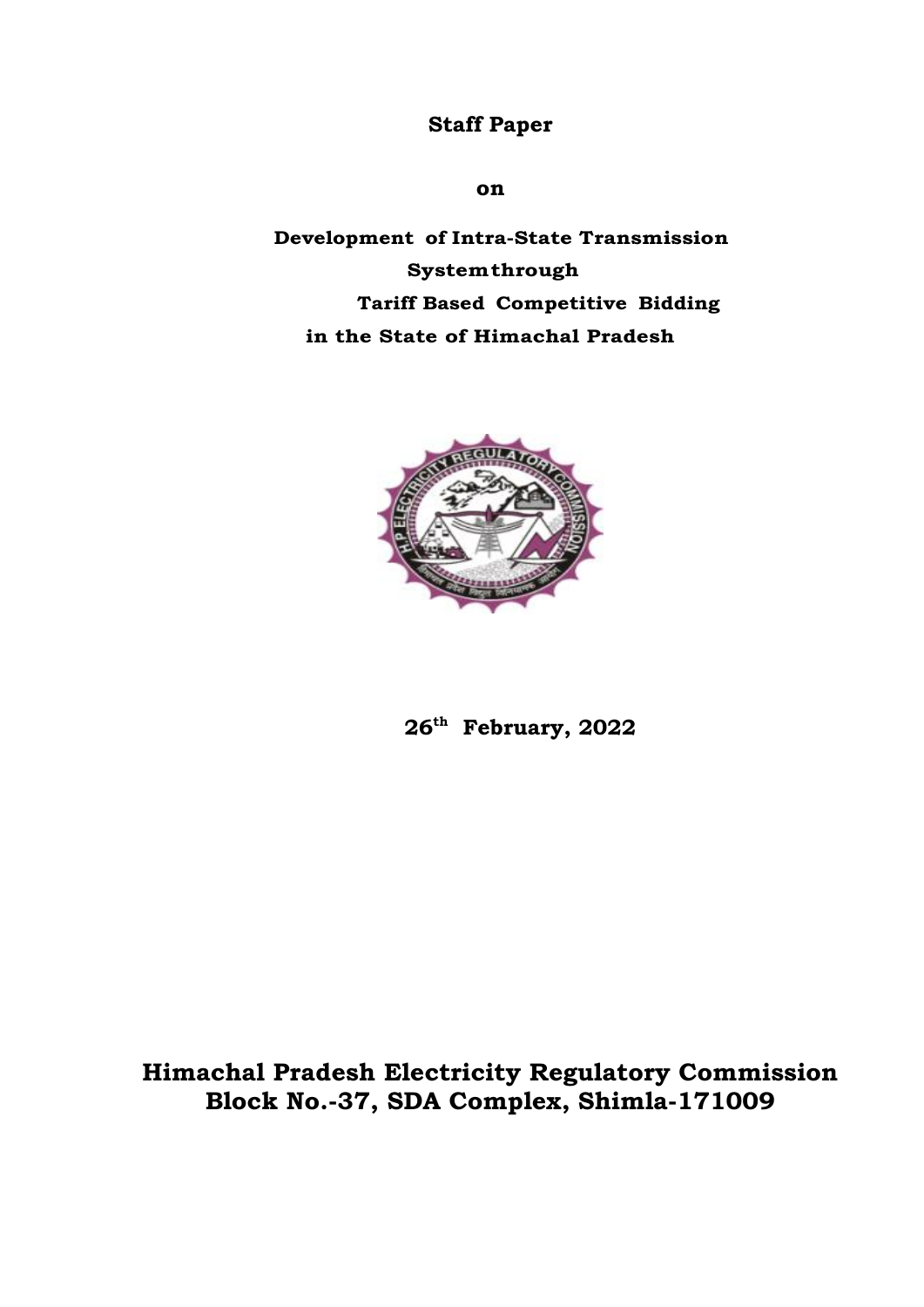# **CONTENTS**

| 2. BACKGROUND OF HIMACHAL PRADESH STATE                         |
|-----------------------------------------------------------------|
|                                                                 |
| 4. NEED FOR TBCB IN INTRA-STATE TRANSMISSION SYSTEM<br>$5 - 11$ |
| 5. BEST PRACTICES FOLLOWED IN OTHER STATES  11-12               |
|                                                                 |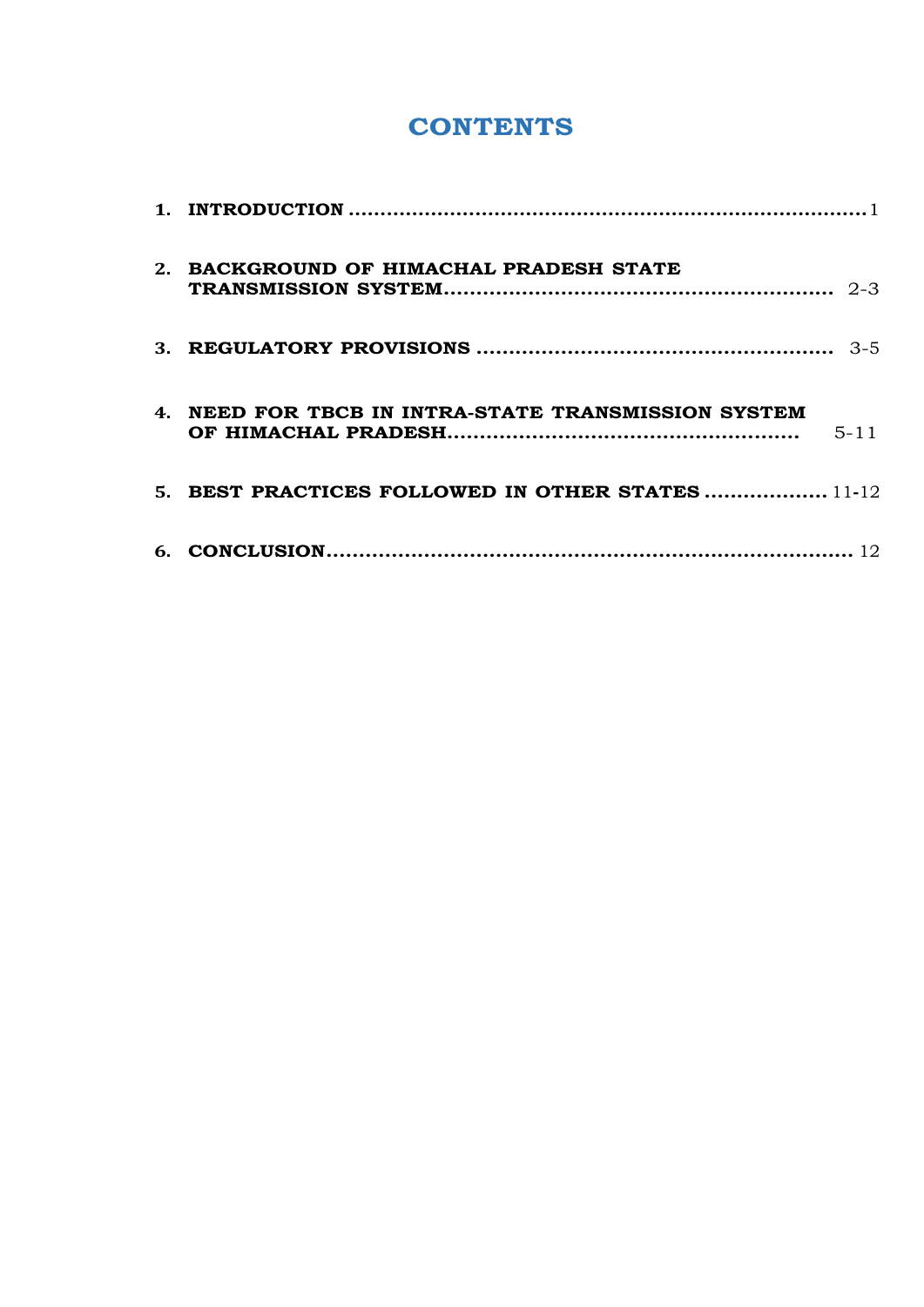#### <span id="page-2-0"></span>**1. INTRODUCTION**

The Transmission System in Himachal Pradesh comprises of a network of transmission lines and substations at the 66 kV and above levels. Electricity demand in the State of Himachal Pradesh is increasing due to growth & urbanization. Himachal Pradesh is blessed with abundant water resources, thus having total hydro potential of all these river basins in the State as 24,587 MW. Himachal Pradesh is targeting 10,000 MW renewable capacity addition by 2030 which brings focus on prioritizing the early completion of under construction Projects, bringing under clearance Projects to construction stage and allocation of balance unallocated Projects. It is also obligatory to provide Evacuation System for all Projects above 100 MW and Transmission System availability, beyond inter-connection point for Projects below 100 MW capacity.

The Transmission System needs to be capable to cater to the present and futuristic load and generation requirements reliably. Accordingly, a robust network of Transmission lines and Substations is to be established to cater to the load requirements. There is also need to maintain the Power Quality, Network Reliability and integrate Power system at the Regional level.

For development of Transmission system in a cost efficient manner, there is need to adopt best practices and ensure competition amongst the participants. The competition will bring new technology/innovation, achieve reduction in Tariff and aim to complete projects in timely manner. Accordingly, an Approach Paper for Development of Intra-State Transmission System (STS) through Tariff Based Competitive Bidding (TBCB) process is introduced for seeking stakeholders' suggestions/ comments.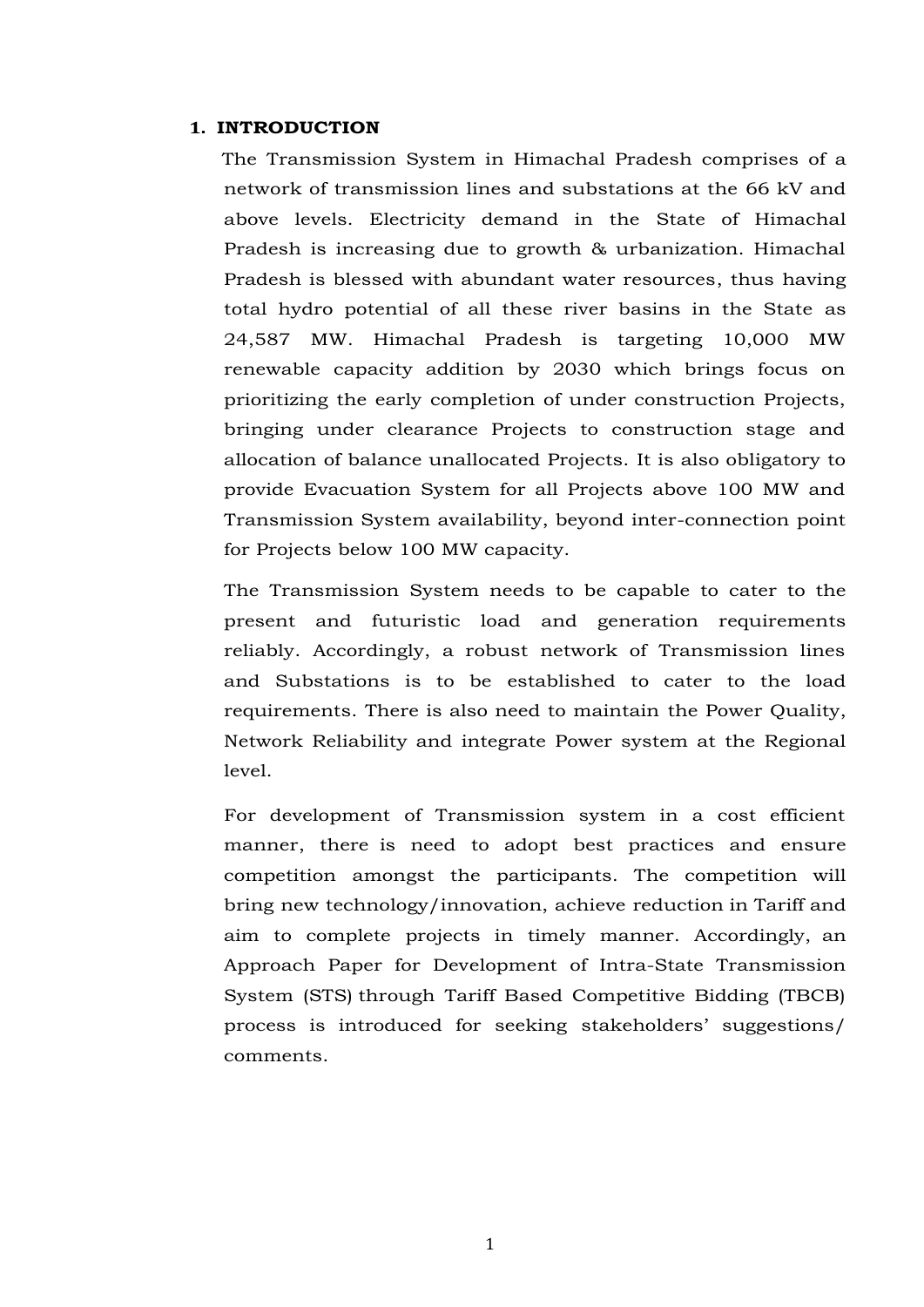## **2. BACKGROUND OF HIMACHAL PRADESH STATE TRANSMISSION SYSTEM**

The Electricity Act, 2003 was enacted by the Parliament of India on June 10, 2003, which mandated separate licenses for transmission and distribution activities. In exercise of powers conferred under sub-section 4 of Section 131 of the Act, the State Government has notified Himachal Pradesh Power Transmission Corporation Limited (HPPTCL), the Government owned Company as the State Transmission Utility (STU) to cater to the requirement of the transmission system, coordinated planning & execution of Transmission system (66 kV & Above) and *was entrusted with the following work / business:*

- a) All new works of construction of Sub-Stations of 66 kV and above.
- b) All new works of laying/construction of transmission lines of 66 kV and above.
- c) Formulation, updating, execution of Transmission Master Plan for the state for strengthening of Transmission network and evacuation of power including new works under schemes already submitted by the Himachal Pradesh State Electricity Board Ltd. (HPSEBL) under this plan to the Financial Institutions for funding and where loan agreements have not yet been signed.
- d) All matters relating to planning and co-ordinations of the transmission related issues with CTU, CEA, Ministry of Power, State Government and HPSEBL.
- e) Planning and co-ordination with the IPPs/CPSUs/ State PSUs/Other Departments or organizations or agencies of the Central Government and State Government, HPSEBL and HPPCL with regard to all transmission related issues.

The Transmission System of Himachal Pradesh comprising 66 KV and above, is managed and operated by HPSEBL and HPPTCL. The Transmission network of Himachal Pradesh (66 KV and above) comprises of 3288.37 circuit km of transmission lines and 7462.7 MVA substation transformation capacity of Intra State Transmission system, 4705.38 circuit km of transmission lines and 3780 MVA substation transformation capacity of Inter State Transmission system and 842 circuit km of transmission lines of BBMB Transmission system. This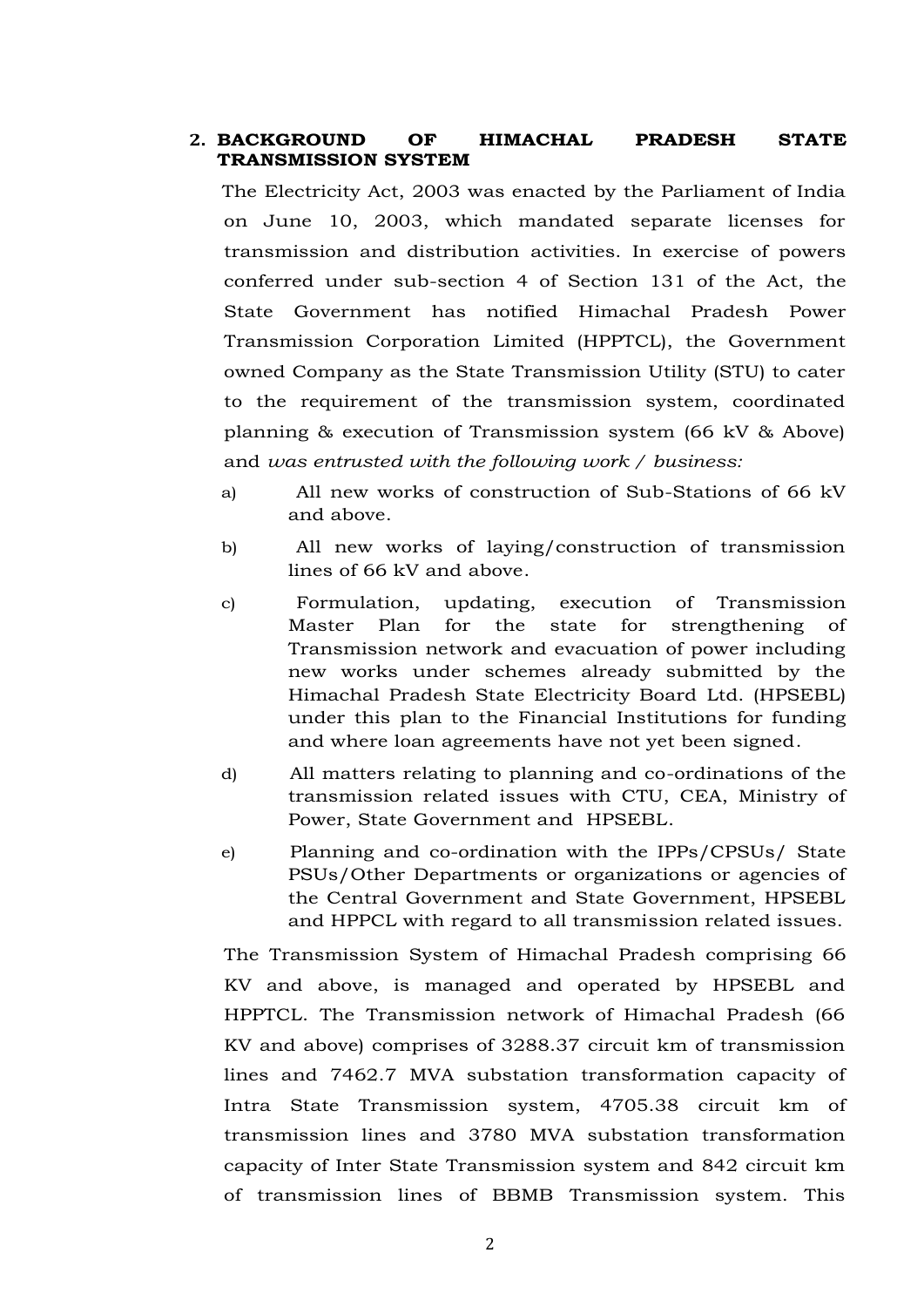network also supports the evacuation of installed Hydro power in State besides meeting the requirements of distribution sector.

#### <span id="page-4-0"></span>**3. REGULATORY PROVISIONS**

a) The Electricity Act, 2003 is the basic framework for Electric supply industry inIndia, with the objective as follows:

*"An Act to consolidate the laws relating to generation, transmission, distribution, trading and use of electricity and generally for taking measures conducive to development of electricity industry, promoting competition therein, protecting interest of consumers and supply of electricity to all areas, rationalisation of electricity tariff, ensuring transparent policies regarding subsidies, promotion of efficient and environmentally benign policies ..."*

b) Further, the State Commission has been vested with the responsibility to determine the Tariff for Generation, Supply, Transmission under Section 86 of the Electricity Act, as follows.

#### *"Section 86. (Functions of State Commission)*

*(1) The State Commission shall discharge the following functions, namely: -*

*(a) determine the tariff for generation, supply, transmission and wheeling of electricity, wholesale, bulk or retail, as the case may be, within the State..."*

 As regards to Determination of Tariff by bidding process, Section 63 of the Act provides regulatory provisions for adoption of the Tariff determined through transparent process of bidding, as follows:

*"Section 63. (Determination of tariff by bidding process): Notwithstanding anything contained in section 62, the AppropriateCommission shall adopt the tariff if such tariff has been determined through transparent process of bidding in accordance with the guidelines issued by the Central Government."*

c) The Central Government notified the revised National Electricity Policy vide resolution no. 23/40/2004-R&R (Vol-II) dated 12/02/2005 in accordance with section 3 of the Electricity Act 2003. The Guideline 5.3.10 and 5.8.9 of the *National Electricity Policy, 2005* encourages private investment and their partnership in Transmission sector to meet the need of rapidly growing sectorare as follows:

*"5.3.10 Special mechanisms would be created to encourage*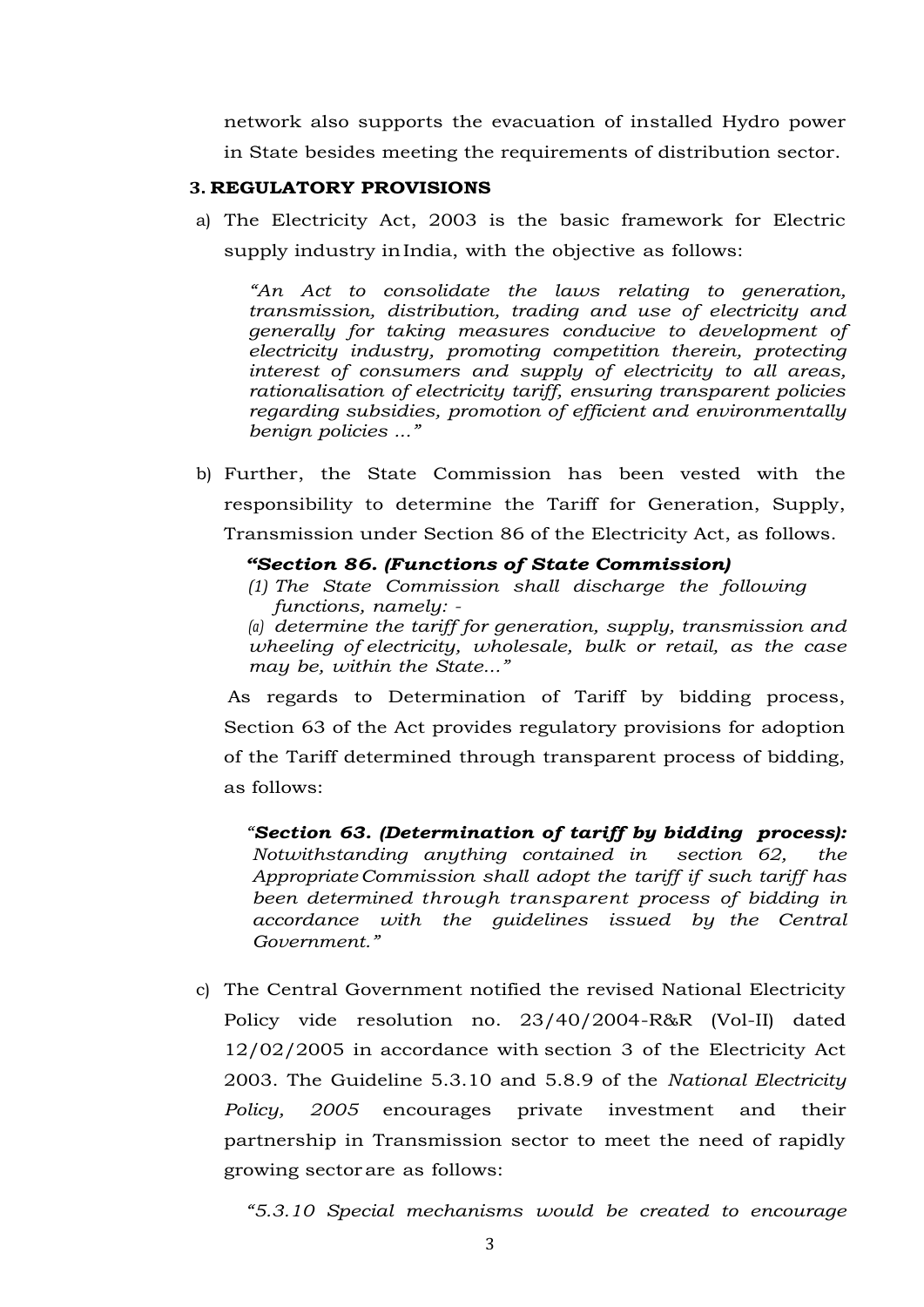*private investment in transmission sector so that sufficient investments are made for achieving the objective of demand to be fully met by 2012."*

*"5.8.9 Role of private participation in generation, transmission and distribution would become increasingly critical in view of the rapidly growing investment needs of the sector. The Central Government and the State Governments need to develop workable and successful models for public private partnership. This would also enable leveraging private investment with the public sector finances. Mechanisms for continuous dialogue with industry for streamlining procedures for encouraging private participation in power sector need to be put in place."*

d) The Central Government notified the revised Tariff Policy vide ref no. 23/2/2005-R&R (Vol-IX) dated 28/01/2016 in accordance with Section 3 of the Electricity Act 2003. *Guideline 5.3 of the Tariff Policy* states that development of Intra-State Transmission System shall be executed through competitive bidding route provided for the projects costing above a Threshold Limit, which shall be decided by the State Commission.

*"5.3 The tariff of all new generation and transmission projects of company owned or controlled by the Central Government shall continue to be determinedon the basis of competitive bidding as per the Tariff Policy notified on 6 January, 2006 unless otherwise specified by the Central Government on caseto case basis. Further, intra-state transmission projects shall be developed by State Government through competitive bidding process for projects costing above a threshold limit which shall be decided by the SERCs."*

e) The Ministry of Power, Government of India in its Guidelines dated 15/03/2021 recommended adoption of TBCB for Intra State Transmission projects in the larger interest of consumers. This reduces the burden on Government finances and scarce Government fund can be spared for other priority sectors. Also, it encourages use of advanced technology for improving cost and efficiency. Relevant Clause of MoP, GoI guidelines are as follows:

*"6. In line with provisions of the Tariff Policy 2016, generally inter-state transmission systems are developed through competitive bidding only, except for certain categories of transmission system as specified in the Tariff Policy 2016. With adoption of Tariff Based Competitive Bidding for development of transmission system, following key benefits have been observed:*

*i) Lower Tariff compared to Cost Plus: With large number of*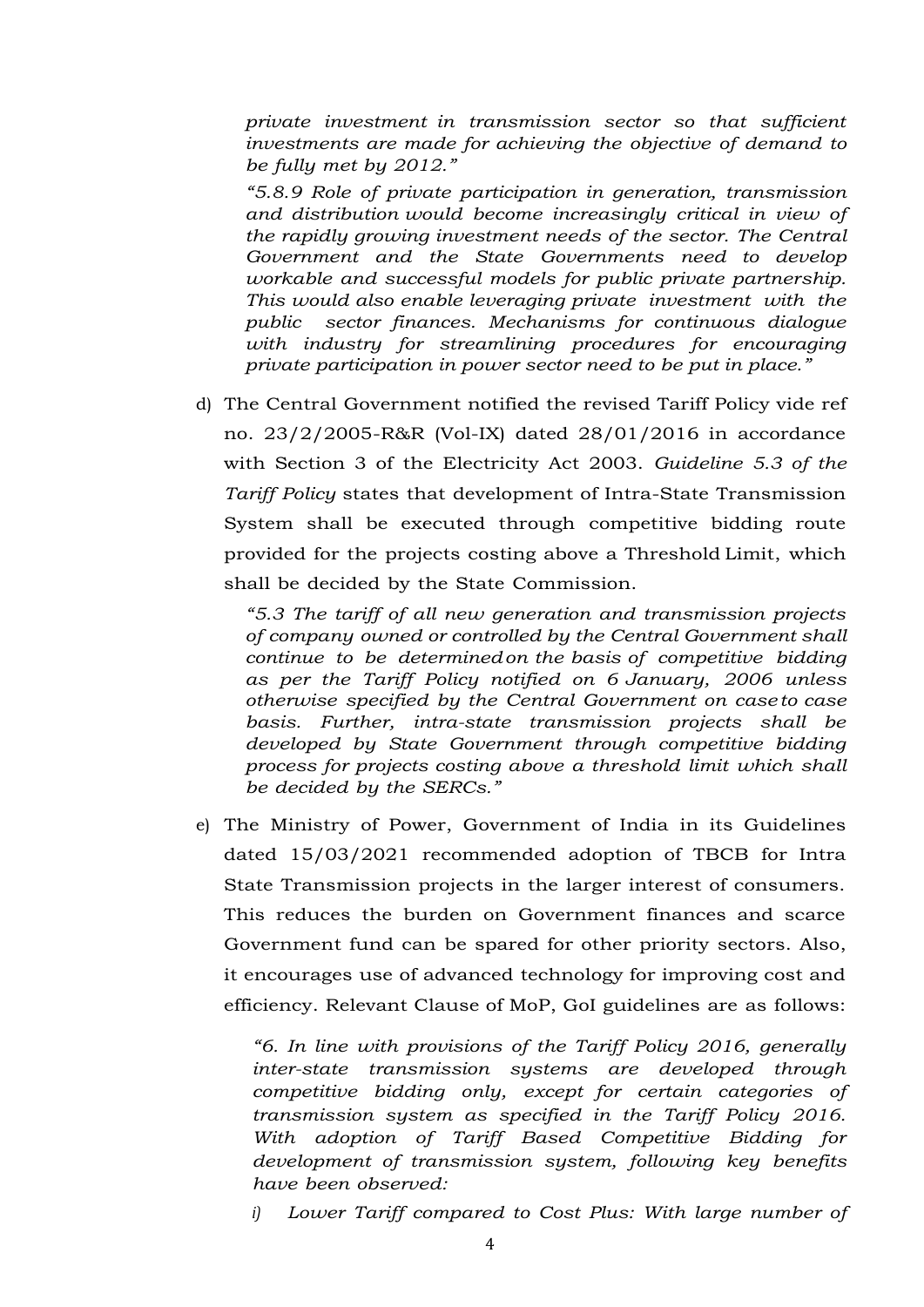*bidders participating in development of a transmission project, discovered tariff for a transmission project can be lower than cost-plus tariff by about 30-40%.*

- *ii) Less burden on government finances: It will attract private investments for development of projects and scarce government fund can be spared for other priority sectors.*
- *iii) Risk sharing: It encourage risk sharing with private sector. Innovative Technology: It encourages use of advanced technology for improving cost and efficiency."*
- f) The Ministry of Power, Government of India in its Guidelines dated 10/08/2021 by which it has encouraged competition in development of Intra-State Transmission System Projects by introducing Tariff based through e-reverse bidding for Transmission Services. The projects shall be awarded on Build, Own, Operate and Transfer (BOOT) mode, as follows.

*"17. The selection of developer for identified projects would be through tariff based competitive bidding through e-reverse bidding for transmission services according to the guidelines issued by the Ministry of Power under section 63 of the Electricity Act, 2003. The projects shall be awarded on Build, Own, Operate and Transfer mode.*

*…*

*21. As far as intra State projects are concerned the State Governments may adopt these guidelines and may constitute similar committees for facilitation of transmission projects within the State. The States also have the option to use Viability Gap Funding (VGF) based Model Transmission Agreement (MTA) document of erstwhile Planning Commission for development of transmission system in their States under Public Private Partnership (PPP) mode."*

In view of above, there are adequate regulatory provisions that enable the State Commission to initiate process of introducing Tariff based Competitive Bidding in Intra State Transmission Projects with a threshold limit to be decided.

### <span id="page-6-0"></span>**4. NEED FOR TBCB IN INTRA-STATE TRANSMISSION SYSTEM OF HIMACHAL PRADESH**

a) The Ministry of Power, Government of India in its Guidelines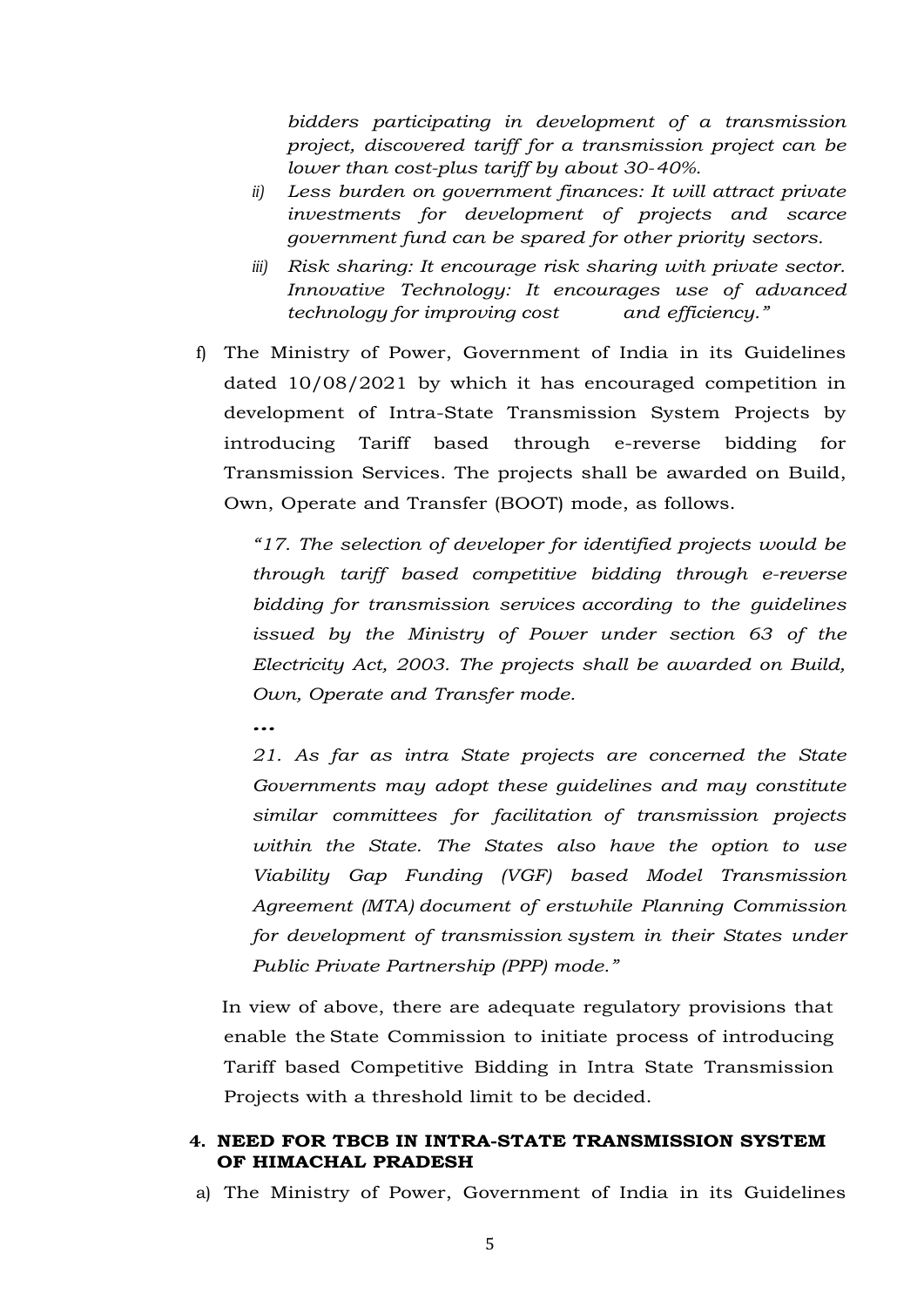dated 15/03/2021 observed that the discovered Tariff for Transmission project can be lower than cost-plus Tariff by about 30-40% with the participation of larger number of bidders.

b) State Transmission Utility (STU) i.e. HPPTCL and HPSEBL are managing entire Transmission system in Himachal Pradesh and HPPTCL is managing execution of new projects on cost plus basis. The Transmission system availability is more than 99% and transmission loss is about 0.75%. The Transmission system availability factor and Transmission losses for various states is mentioned as follows:

 **Table-1: Transmission system availability factor and Transmission losses for various State Utilities for FY 2019-20**

| <b>DISCOM</b>                         | <b>Availability</b> | <b>Transmission</b> |
|---------------------------------------|---------------------|---------------------|
|                                       | 1%)                 | Losses $(%)$        |
| Himachal Pradesh Power Transmission   | 99.00               | 0.75                |
| Corporation Limited (HPPTCL)          |                     |                     |
| Delhi Transco Limited (DTL)           | 98.95               | 0.90                |
| Haryana Vidyut Prasaran Nigam         | 99.85               | 2.06                |
| Limited(HVPNL)                        |                     |                     |
| Punjab State Transmission Corporation | 99.97               | 2.69                |
| Limited(PSTCL)                        |                     |                     |
| Utter Pradesh Power Transmission      | 99.47               | 3.43                |
| Corporation Limited (UPTCL)           |                     |                     |
| <b>Bihar State Power Transmission</b> | 99.51               | 3.66                |
| Company Limited (BSPTCL)              |                     |                     |

The Transmission Tariff for HPPTCL system is in the range of 3-11 paise per unit and further, the Transmission Tariff for Utility in other states are as follows:

| <b>Transmission Company</b>                                               | <b>ARR</b>   | <b>Energy</b><br><b>Despatched</b> | <b>Transmission</b><br>Tariff |
|---------------------------------------------------------------------------|--------------|------------------------------------|-------------------------------|
|                                                                           | Rs.<br>Crore | <b>MU</b>                          | Rs./ kWh                      |
| Delhi Transco Limited (DTL)                                               | 956          | 29,130                             | 0.33                          |
| Maharashtra State Electricity<br>Transmission Company Limited<br>(MSETCL) | 6,790        | 1,65,557                           | 0.41                          |
| Gujarat Energy Transmission<br>Corporation Limited (GETCO)                | 4.115        | 98,474                             | 0.42                          |
| Bihar State Power Transmission<br>Company Limited (BSPTCL)                | 1,015        | 30,386                             | 0.33                          |
| Haryana Vidyut Prasaran Nigam<br>Limited(HVPNL)                           | 1,434        | 53,973                             | 0.27                          |

**Table-2: Transmission Tariff for various State Utilities FY 2020-21**

Himachal Pradesh geography is not comparable to various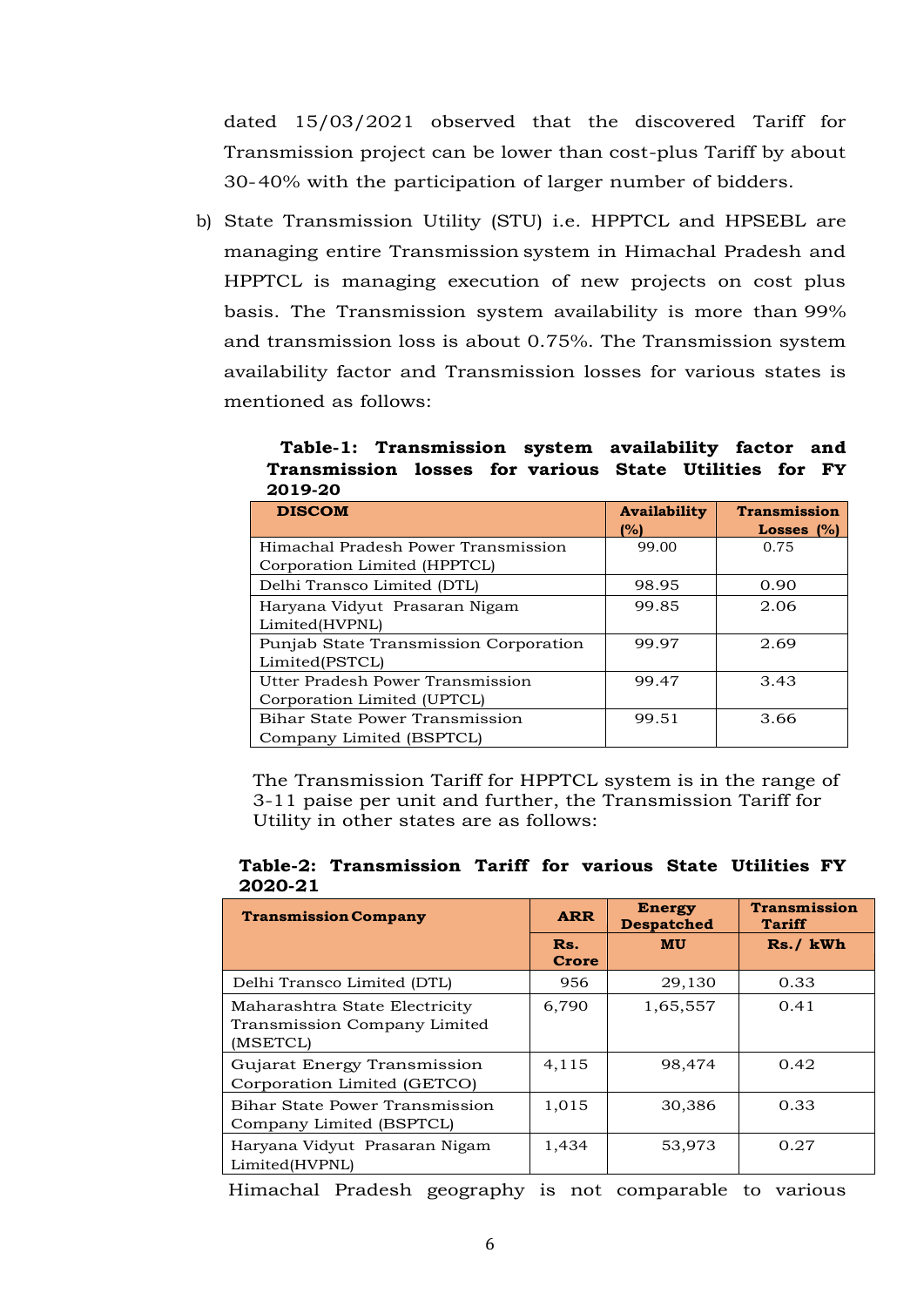States as analyzed like Haryana, Punjab, Uttar Pradesh and Bihar, however, the availability of Transmission system, Transmission tariff can be further improved.

c) **Risk Analysis for TBCB in Intra-State Transmission System** In the Regulated Tariff Mechanism (RTM) route, the State Transmission Utility has the provision of passing cost escalation owning to construction delay, any other operational factor as way of increased Tariff in ARR. In TBCB route based projects, risk such as scheduled delay, over run of cost etc. is to the

account of developer except Force Majeure events. Hence, the major risks on a Transmission Project are borne by

Utility under RTM route where as such risks are borne by the developer under TBCB route.

**Table-3: Risk Matrix for projects under RTM & TBCB route**

| <b>Project</b><br><b>Parameters</b>      | <b>RTM</b>                                                          | <b>TBCB</b>                                     |
|------------------------------------------|---------------------------------------------------------------------|-------------------------------------------------|
| Innovation in design                     | Medium Risk Sharing: Both<br>Utility & Developer                    | High Risk Sharing: 100%<br>Developer            |
| Construction cost risk<br>with Govt.     | High Risk Sharing: 100% Utility                                     | Low Risk Sharing: 100%<br>Developer             |
| Construction schedule<br>risk with Govt. | High Risk Sharing: 100% Utility                                     | Low Risk Sharing: 100%<br>Developer             |
| Lifecycle cost risk with<br>Govt.        | High Risk Sharing: 100% Utility                                     | Low Risk Sharing: 100%<br>Developer             |
| <b>Project</b><br><b>Parameters</b>      | <b>RTM</b>                                                          | <b>TBCB</b>                                     |
| Operating performance<br>risk            | High Risk Sharing: 100% Utility                                     | Low Risk Sharing: 100%<br>Developer             |
| Financing risk with<br>Govt.             | High Risk Sharing: 100% Utility                                     | Low Risk Sharing: 100%<br>Developer             |
| Summary Assessment                       | Weak Model for large and<br>mid-sized capital intensive<br>projects | Strong model for large<br>andmid-sized projects |

*Source: UERC Consultation Paper on TBCB*

d) **Major Transmission projects executed in last 5 years** The summary of Major Transmission projects executed in last 5 years in Himachal Pradesh,are as follows: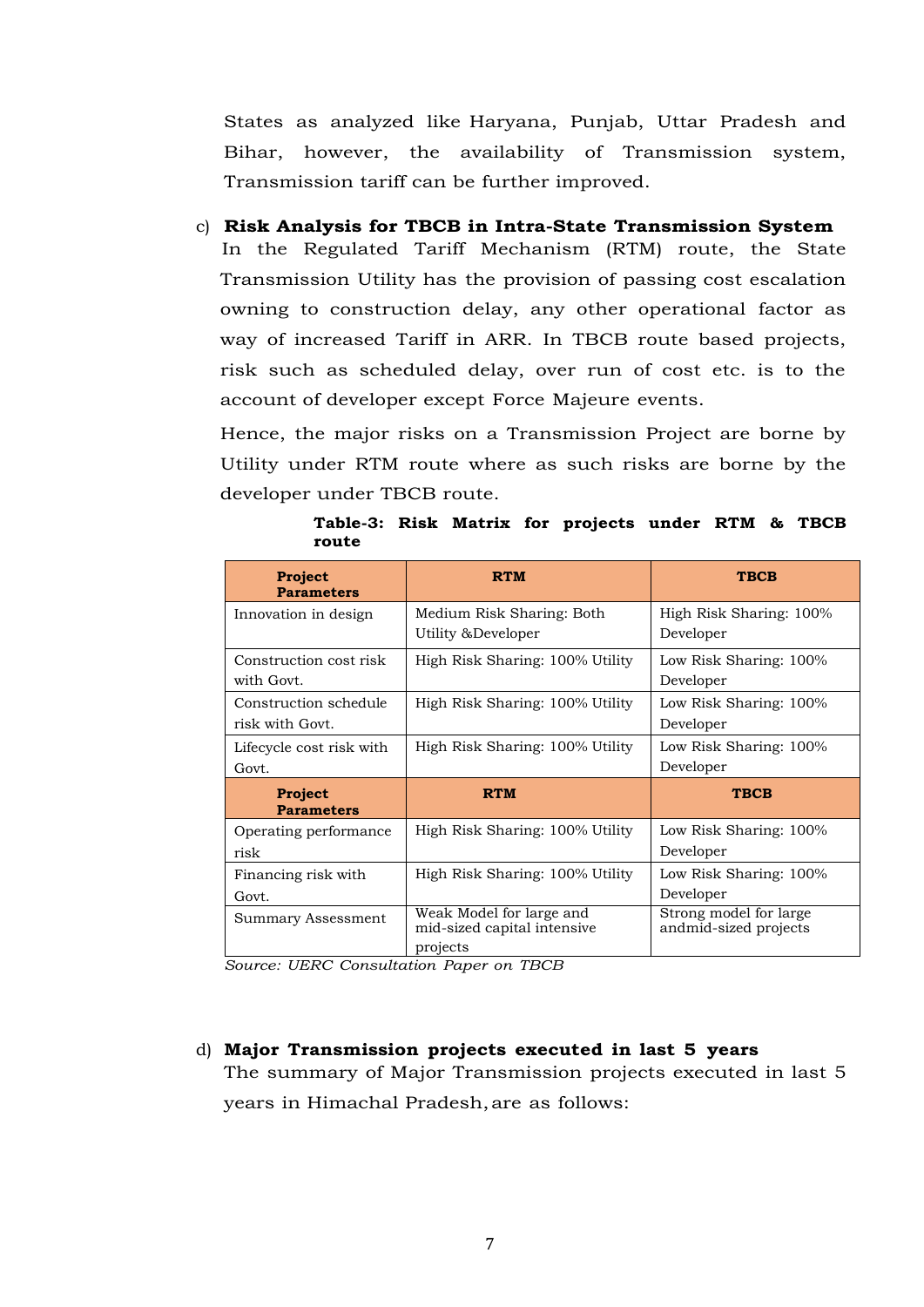| $\sim$ projects exter<br>5 years in Himachal Pradesh |                                                                                                                    |                                     |                                    |  |  |  |
|------------------------------------------------------|--------------------------------------------------------------------------------------------------------------------|-------------------------------------|------------------------------------|--|--|--|
| Sr.<br>No.                                           | <b>Name of Scheme</b>                                                                                              | Commissioni<br>ng date of<br>scheme | <b>Approvedcost</b><br>(Rs. Crore) |  |  |  |
| 1                                                    | 220/66/22 kV, Sub Station at Bhoktoo                                                                               | 22-03-2017                          | 32                                 |  |  |  |
| 2                                                    | 400/220/66 kV, Sub Station at Wangtoo                                                                              | 29-09-2019                          | 363                                |  |  |  |
| З                                                    | 220/400 kV, 1x315 MVA Sub Station at<br>Pragati Nagar                                                              | 01-11-2020                          | 161                                |  |  |  |
| 4                                                    | 33/132 kV Sub Station at Pandoh                                                                                    | 24-08-2019                          | 36                                 |  |  |  |
| 5                                                    | 33/132 kV, Sub Station at Chambi                                                                                   | 28-08-2019                          | 45                                 |  |  |  |
| 6                                                    | LILO of both circuits of 400 kV Jhakri-<br>Abdullapur D/C Line at Gumma and 220<br>kV D/C TL from Hatkoti to Gumma | 31-10-2020 &<br>02-11-2020          | 105                                |  |  |  |
| 7                                                    | 66kV Switching Substation Urni                                                                                     | 26-09-2020                          | 27                                 |  |  |  |
| 8                                                    | 33/220/400 KV Lahal Substation                                                                                     | 25-11-2020                          | 280                                |  |  |  |
| 220kV Charor-Banala TL<br>9                          |                                                                                                                    | 24-07-2019                          | 57                                 |  |  |  |
| 10                                                   | 220kV Lahal Budhil TL                                                                                              | 07-07-2020                          | 6                                  |  |  |  |
| 11                                                   | 132kV LILO Kangra-Dehra TL at Chambi                                                                               | 06-08-2020                          | 21                                 |  |  |  |
| 132/33kV Addl. Pandoh SS<br>12                       |                                                                                                                    | 08-10-2020                          | 20                                 |  |  |  |
| 13                                                   | 400/220kV Addl. Gumma SS                                                                                           | 05-02-2021                          | 44                                 |  |  |  |
| 14                                                   | 220kV Snail-Hatkoti TL                                                                                             | 02-11-2020                          | 26                                 |  |  |  |
| 15                                                   | 220/33kV Karian Sub Station                                                                                        | 12-05-2018                          | 52                                 |  |  |  |
| 16                                                   | 220/33kV Phojal Sub Station                                                                                        | 05-06-2016                          | 72                                 |  |  |  |
| 17                                                   | 220kV Karian-Rajera TL                                                                                             | 12-05-2018                          | 11                                 |  |  |  |
| 18                                                   | 220kV LILO Phojal- Patlikuhal TL                                                                                   | 05-06-2016                          | 17                                 |  |  |  |
| 19                                                   | 220kV Kashang-Bhaba TL                                                                                             | 01-06-2016                          | 87                                 |  |  |  |
| 20                                                   | 220 kV D/C line (Twin MOOSE) from<br>Bajoli Holi HEP to 400/220 kV Lahal GISS                                      | Line charged                        | 69.41                              |  |  |  |
| 21                                                   | 220 kV D/C transmission line from Mazra<br>to Karian                                                               | Construction<br>completed           | 36.59                              |  |  |  |

**Table-4: Major Transmission projects executed in last**

*Source- As per data Submitted by HPPTCL*

Considering the nature of work and its approved cost in the last three years, the average and maximum project cost for the above schemes are 74.66 crore and 363 crore respectively.

### e) **Demand Forecast of Himachal Pradesh as per CEA Report**

The Peak demand and capacity addition of hydro projects in the state is as under: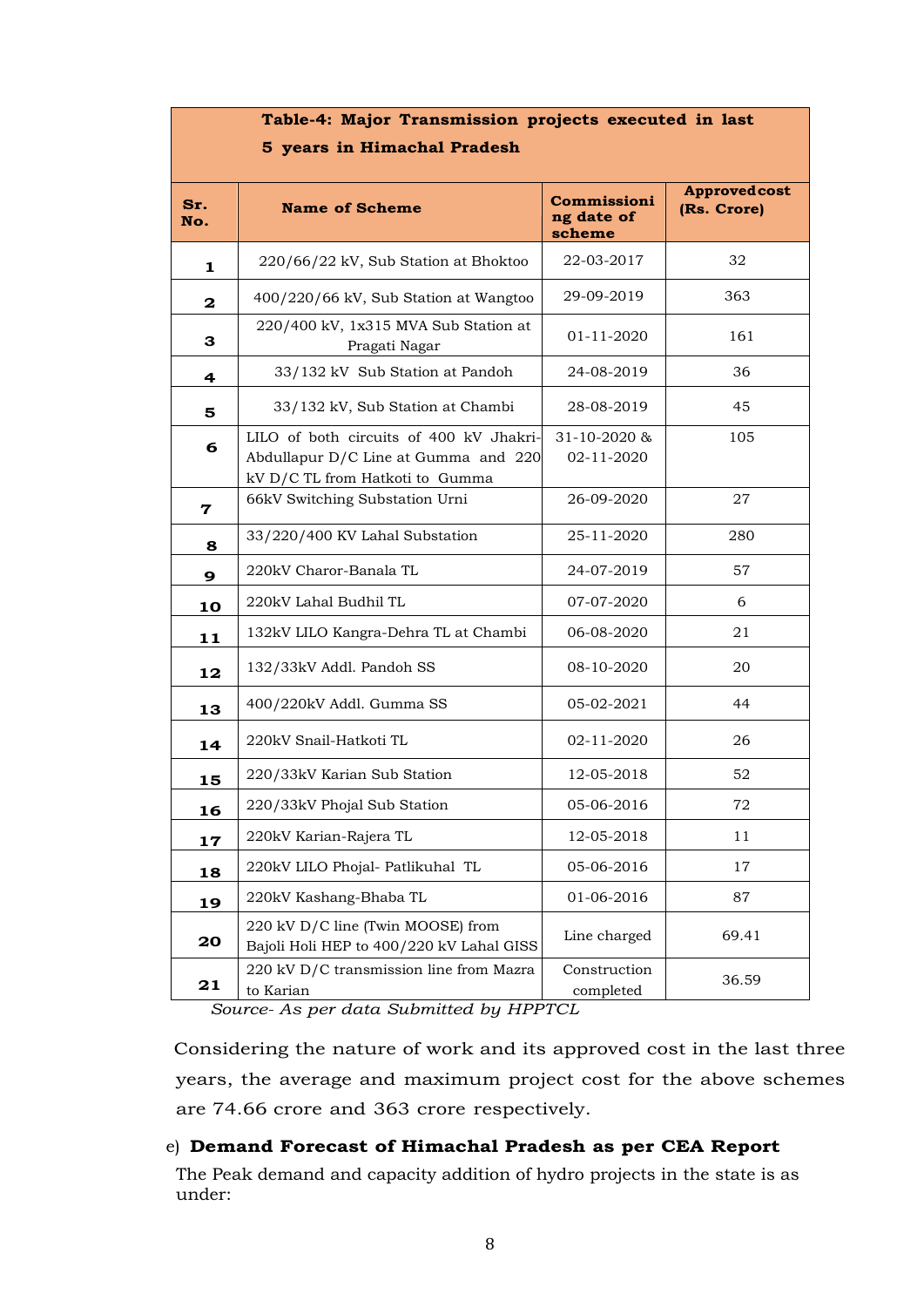## **Table-5: Forecasted Peak Electricity Demand of Himachal Pradesh (MW)**

| <b>Particular</b>                | FY      | <b>FY</b> | <b>FY</b> | <b>FY</b> | <b>FY</b> | <b>FY</b> |
|----------------------------------|---------|-----------|-----------|-----------|-----------|-----------|
|                                  | 2021-22 | 2022-23   | 2023-24   | 2024-25   | 2025-26   | 2026-27   |
| Peak<br>Electricity<br>Demand-MW | 2023    | 2124      | 2230      | 2342      | 2459      | 2582      |

*Source-CEA report*

### **Table-6: Peak Electricity Demand of Himachal Pradesh (MUs)**

| <b>Particular</b>             | <b>FY</b><br>2021-22 | <b>FY</b><br>2022-23 | <b>FY</b><br>2023-24 | <b>FY</b><br>2024-25 | <b>FY</b><br>$2025 -$<br>26 | <b>FY</b><br>2026-27 |
|-------------------------------|----------------------|----------------------|----------------------|----------------------|-----------------------------|----------------------|
| Electricity<br>Demand-<br>MUs | 11821                | 12412                | 13033                | 13685                | 14369                       | 15087                |

*Source-CEA*

### **Table-7: Forecasted capacity addition of Hydro Power Plants in Himachal Pradesh (MW)**

| <b>Particular</b>             | FY<br>2020-22 | FY<br>2022-24 | FY<br>2024-28 | <b>FY</b><br>2028-30 |  |  |
|-------------------------------|---------------|---------------|---------------|----------------------|--|--|
| Electricity<br>Generation -MW | 337.44        | 1862.60       | 2209.26       | 5764.65              |  |  |

*Source – Directorate of Energy, HP*

## f) **Asset capitalization projects for Himachal Pradesh till FY 2024**

The project execution pace severely suffered in the last 2 years due to the ongoing pandemic. There is V-shaped recovery in the electricity demand and Peak Demand touched 2030 MW on 7th January 2022 at 9:45 AM. In order to meet the future electricity load requirements, the following schemes are approved in Business Plan are as follows:

#### [**Table-8: Breakup of Major Projects envisaged in Himachal Pradesh**

| Name of proposed scheme            | <b>Project Cost</b><br>(Rs. Crore) |
|------------------------------------|------------------------------------|
| 132/220 kV Sub -Station at Charor  | 63.71                              |
| 132/220 kV Sub Station at Sunda    | 68.32                              |
| 66 kV Urni-Wangtoo TL              | 21.72                              |
| 220kV Sunda Hatkoti TL             | 85.78                              |
| 132/33kV Barsaini SS               | 50.32                              |
| 220kV Hatkoti Switching Substation | 46.13                              |
| 220/132kV Majra Substation         | 65.66                              |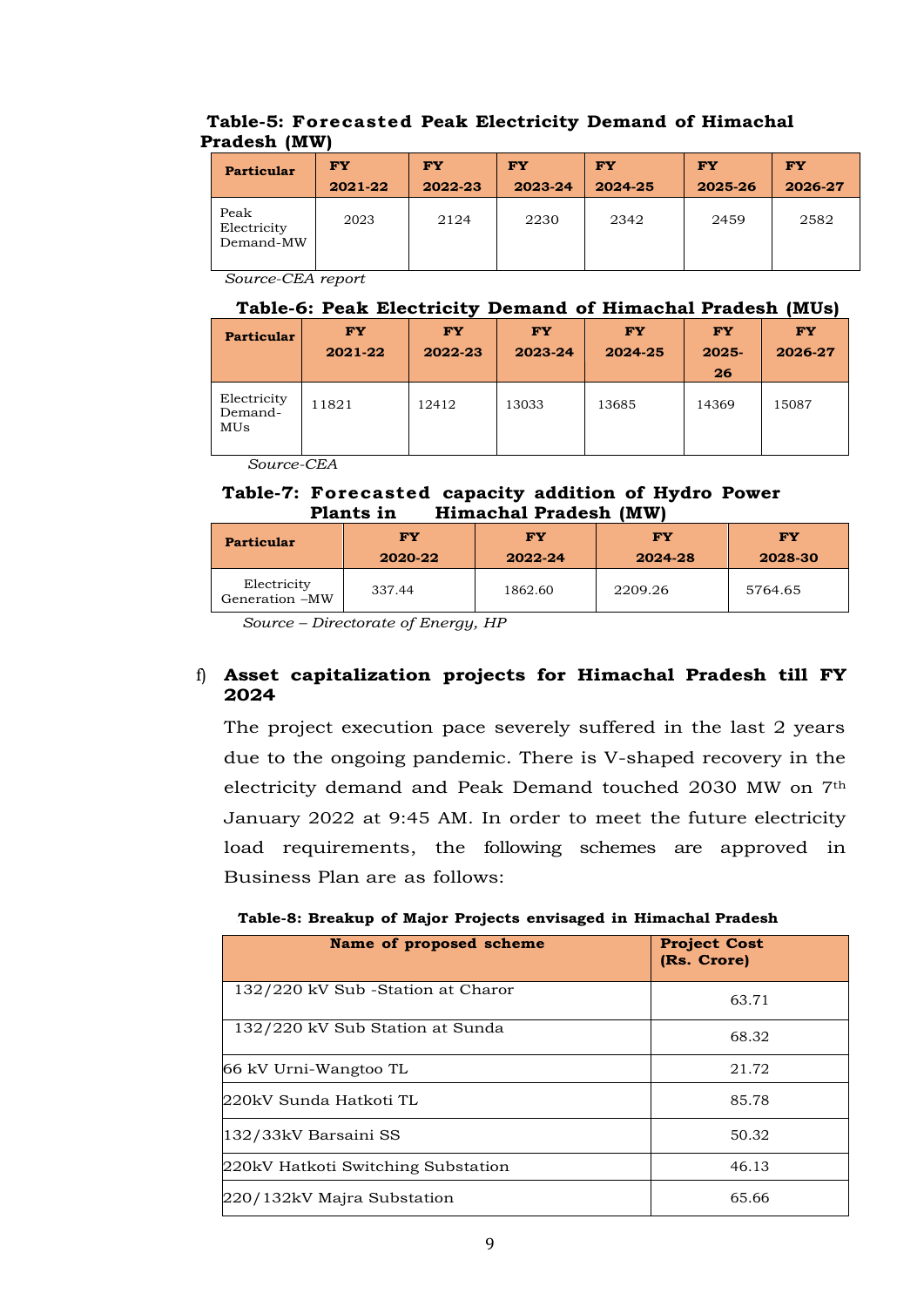| 66/22kV Nirmand Sub Station                                                 | 38.16  |
|-----------------------------------------------------------------------------|--------|
| 220/66kV Gumma Ext. Substation                                              | 43.79  |
| 220/132kV Kangoo Sub Station                                                | 54.22  |
| 400kV Lahal-Rajera TL                                                       | 117.76 |
| 132kV Barsaini Charor TL                                                    | 56.49  |
| 66kV Nirmand Kotla TL                                                       | 30.78  |
| 220kV LILO Panchkula Kunihar at Baddi TL                                    | 4.67   |
| LILO of 132 kV D/C Kurthala - Bathari at Mazra                              | 11.88  |
| Joint Control Center, Kunihar (Solan)                                       | 19.06  |
| Auxiliary Buildings (Chambi, Charor & Wangtoo)                              | 12.96  |
| 220/66kV Addl. Sunda SS (Shimla)                                            | 37.74  |
| 220/132 kV Dehan Sub Station) and                                           | 70.84  |
| 220kV Dehan Hamirpur TL                                                     | 120.68 |
| 220/66kV Heiling Sub Station                                                | 88.29  |
| 220/33kV Addl. Charor SS                                                    | 35.96  |
| 33kV Switching station Palchan (land development)                           | 3.74   |
| 33kV Switching station Palchan (Substation Part)                            | 13.78  |
| 132kV Tangnu-Sunda TL                                                       | 13.24  |
| 33kV Palchan-Prini TL                                                       | 8.1    |
| 220/132kV Kalaamb Sub Station Andheri                                       | 71.15  |
| 220/132kV Dharmpur (Sub Station part)                                       | 3.36   |
| 220/132kV Dharmpur Substation (Site Development)                            | 29.72  |
| 220/33kV Prini Sub Station (Kullu)                                          | 6.54   |
| 220 kV M/C line from PGCIL                                                  | 14.35  |
| 220 kV M/C line from 220/132 kV Kala Amb to T-19<br>of Jamta Kala Amb line. | 39.19  |

*Source- As per data submitted by HPPTCL*

The average and maximum project cost as per asset capitalization plan is 42.12 Crore and 120.68 Crore.

#### g) **Determination of Threshold Limit**

The development of Intra State Transmission system in Himachal pradesh involves development of GIS stations,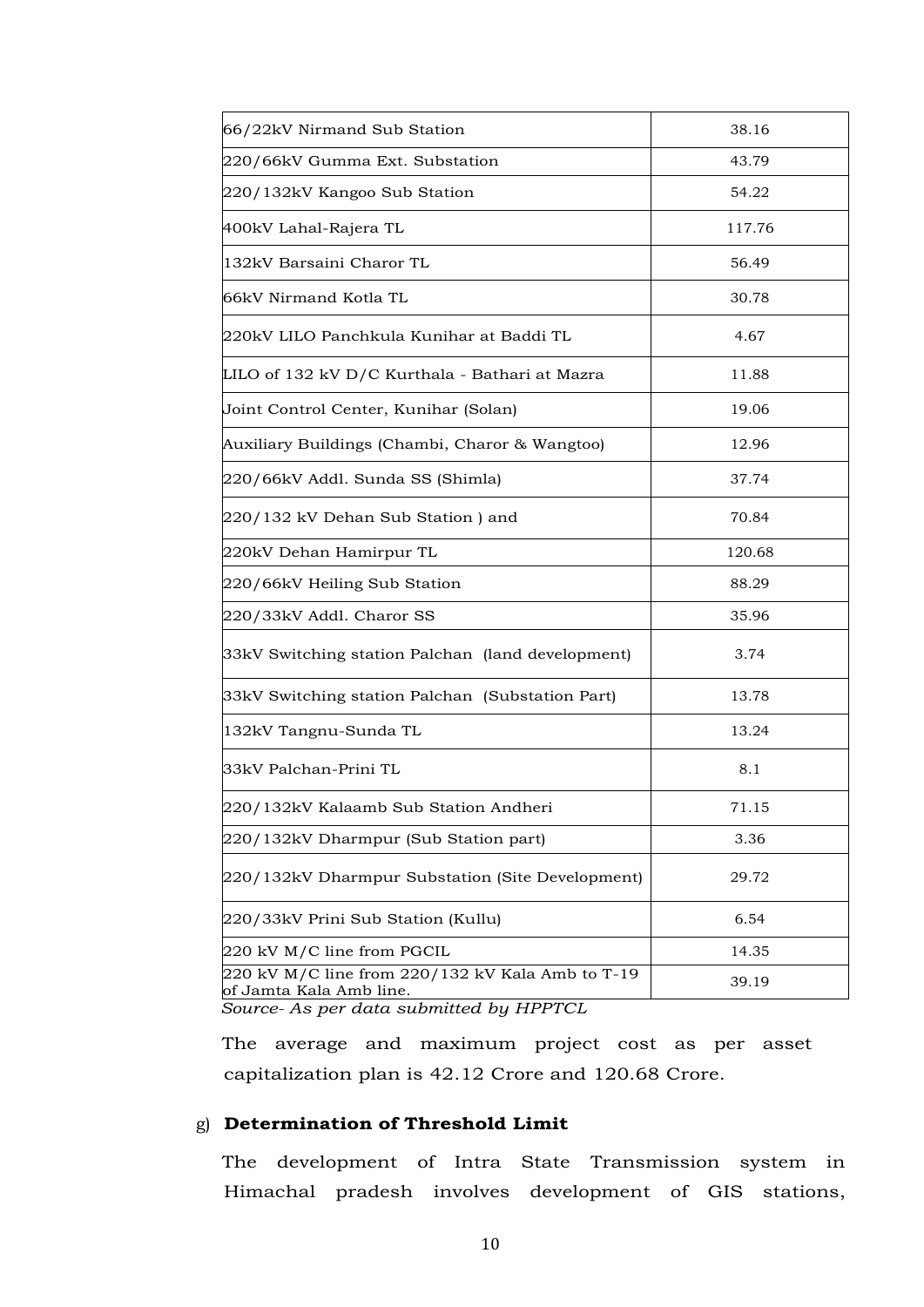Automation in Sub-stations, laying of overhead lines. It is proposed that bulk ordering and bunching of Projects similar in nature should be exercised to encourage participation from maximum bidders and achieve benefits of economies of scale.

The Guideline 5.3 of Tariff Policy, 2016 empowers the State Commission to determine the threshold limit for Intra-State projects to be implemented under TBCB route. It is also pertinent to mention that Project costing below a certain threshold may not encourage participation from maximum participants and may not yield benefits of cost saving through TBCB route.

#### <span id="page-12-0"></span>**5. BEST PRACTICES FOLLOWED IN OTHER STATES**

States such as Assam, Haryana, Punjab, Rajasthan and Uttar Pradesh have introduced TBCB mechanism for their Intra State Transmission System.

| <b>State</b><br><b>Commission</b>                                      | Date of Order/<br><b>Notification</b> | <b>Threshold</b><br>limit                                                              | <b>Remarks</b>                                                                                                                                                                                                                                       |
|------------------------------------------------------------------------|---------------------------------------|----------------------------------------------------------------------------------------|------------------------------------------------------------------------------------------------------------------------------------------------------------------------------------------------------------------------------------------------------|
| Assam<br>Electricity<br>Regulatory<br>Commission<br>(AERC)             | Notification<br>dated<br>14/01/2019   | $225$ Cr. and<br>above for<br>transmission<br>line and 160<br>Cr. for Sub-<br>stations | Notified<br>implementation<br>of<br><b>TBCB</b><br>for<br>Intra<br><b>STS</b><br>for<br>projects costing 225 Cr. And<br>above for<br>transmission<br>line<br>Cr. for<br>$Sub-$<br>160<br>and<br>vide<br>Notification<br>stations<br>dated 14/01/2019 |
| Haryana<br>Electricity<br>Regulatory<br>Commission<br>(HERC)           | Order<br>dated<br>26/04/2021          | 100 Cr. and<br>above                                                                   | TBCB Order dated<br>Issued<br>26/04/2021 for Intra STS for<br>projects costing above<br>100<br>Cr.and above                                                                                                                                          |
| Punjab State<br>Electricity<br>Regulatory<br>Commission<br>(PSERC)     | Notification<br>dated<br>05/11/2018   | 50 Cr. and<br>above                                                                    | Notified<br>implementation<br>of<br>TBCB<br>for<br><b>STS</b><br>Intra<br>for<br>projects costing 50 Cr. and<br>above vide Notification dated<br>05/11/2018                                                                                          |
| Rajasthan<br>Electricity<br>Regulatory<br>Commission<br>(RERC)         | Notification<br>dated<br>28/08/2018   | 100 Cr. and<br>above                                                                   | TBCB for Intra STS projects<br>costing 100 Cr. and<br>above<br>Notification<br>vide<br>dated<br>28/08/2018                                                                                                                                           |
| Uttar<br>Pradesh<br>Electricity<br>Regulatory<br>Commission<br>(UPERC) | Order<br>dated<br>18/01/2021          |                                                                                        | of<br>Transmission<br>Adoption<br>Charges<br>for<br>Transmission<br>System being implemented by<br>Sambhal<br>Rampur<br>Transco<br>vide<br>Ltd.<br>Order<br>dated<br>18/01/2021                                                                      |

**Table-9: TBCB mechanism adopted by Other States**